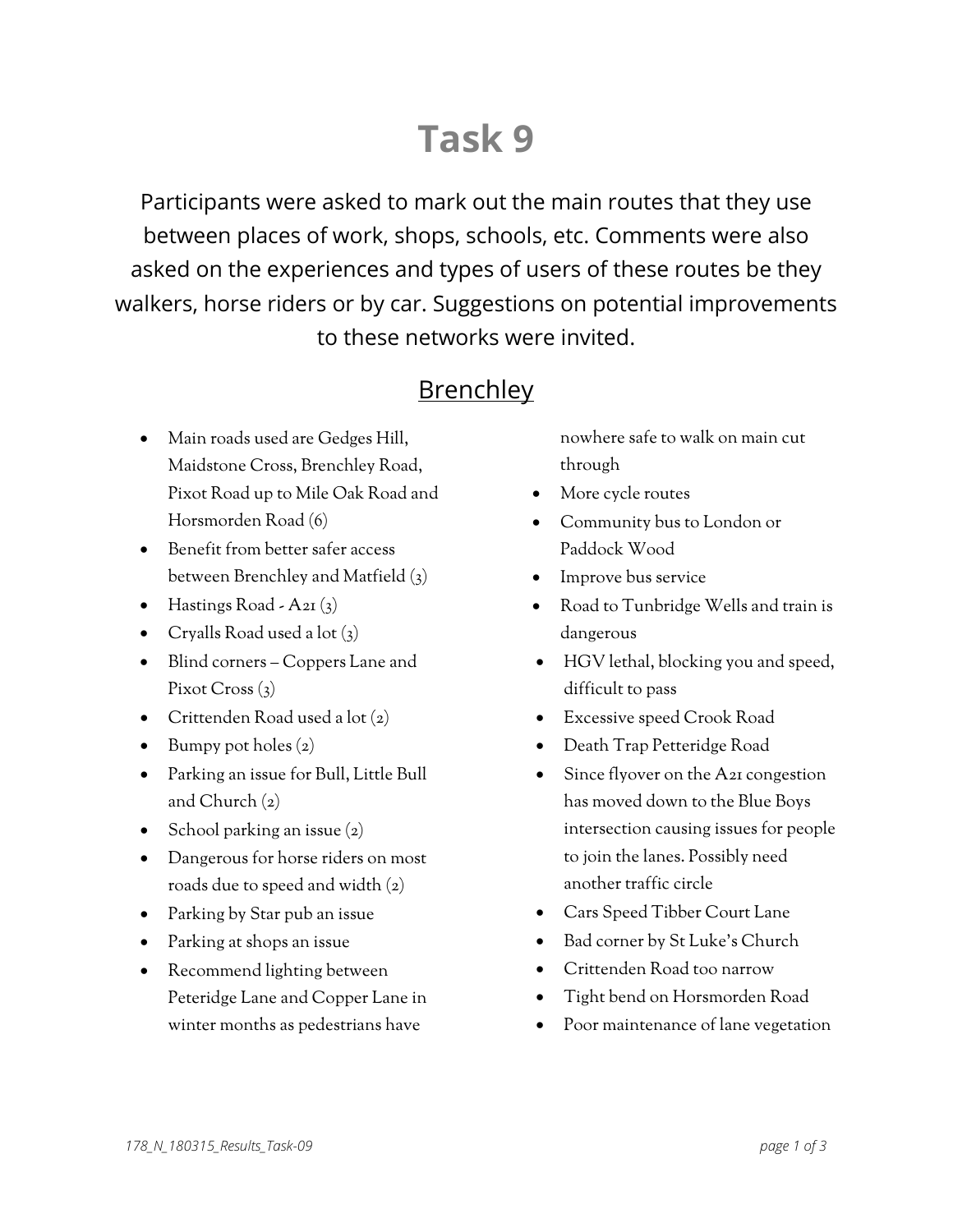## Matfield

- Main roads used are Gedges Hill, Maidstone Cross, Brenchley Road, Pixot Road up to Mile Oak Road and Horsmorden Road (8)
- Hastings Road used a lot A21  $(7)$
- Crittenden Road used a lot (6)
- Benefit from better safer access (e.g. pavement) between Brenchley and Matfield (6)
- Improvements needed Kipping's  $Cross / B2160 (4)$
- HGV use as a through route dangerous (3)
- Parking at Poet Pub causes congestion  $\left( 3\right)$
- Cycling not safe could do with proper cycle paths  $(3)$
- Speed of traffic  $(2)$
- Dual carriageway needed on  $A_{2I}(2)$
- Vegetation maintenance needs improving  $(2)$
- No footpaths
- Crittenden Road has lots of blind corners – unsafe for bikes or pedestrians
- No pavements Gedges Hill dangerous – speed limit should be reduced, or footpath added  $(5)$
- Parking
- Not enough signage
- Traffic calming needed outside school
- No footpath on Marden Road
- No footpath from new development
- Crook Road rat run
- Pedestrians lack pavements
- Well used footpath to north of and running parallel with Brenchley Road
- Well-used footpath to north of Hatmill Lane
- Difficult to cross road at Poet pub
- Brenchley Road most dangerous for walking
- Blind corner Sophurst Lane
- Maintenance of Castle Hill needed
- Need more bridle paths
- Pixot Cross dangerous
- Dual carriageway needed between Tunbridge Wells and Colts Hill
- Accidents A21
- Difficult to cross B2160
- Cinder Hill cycle route off road